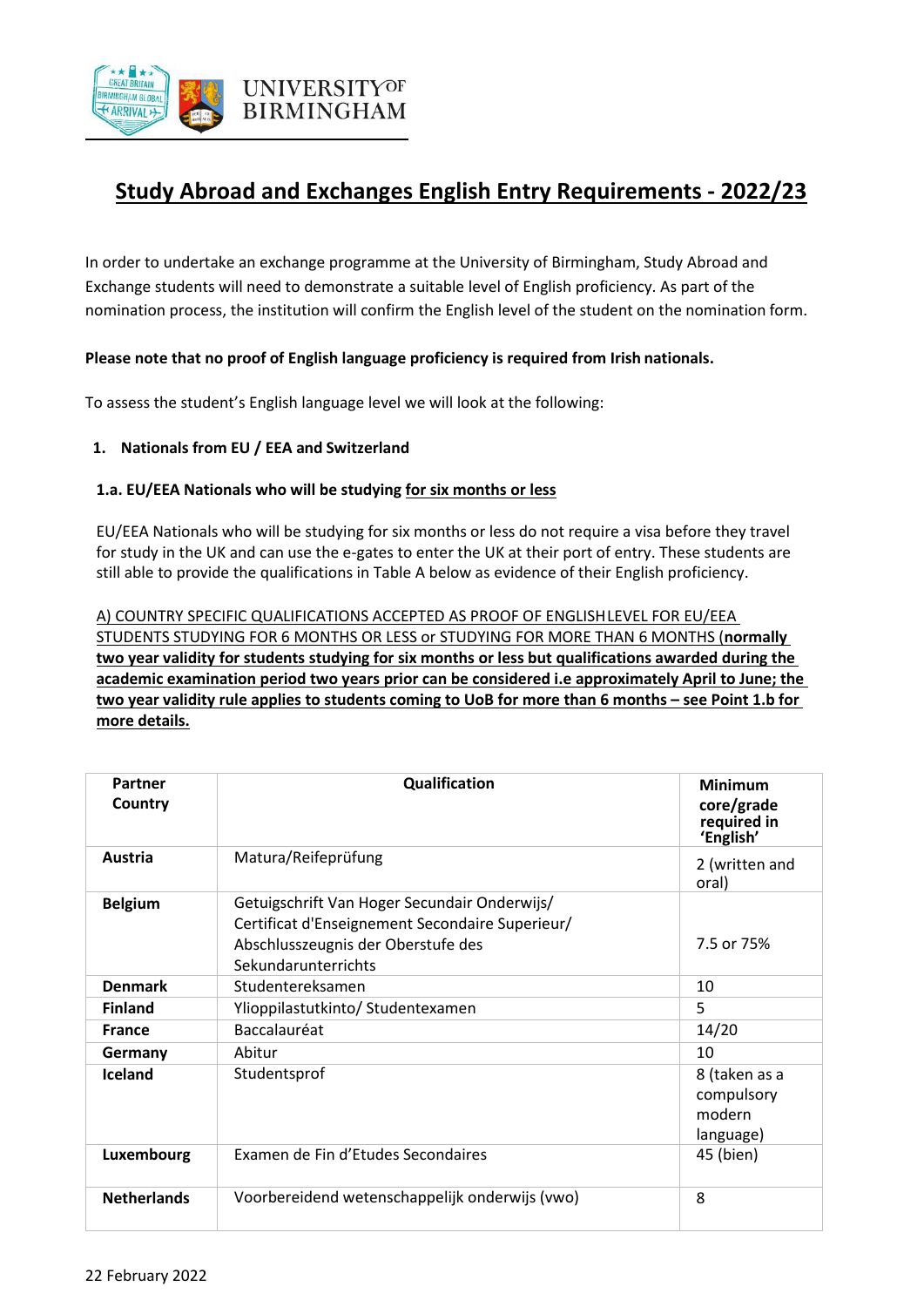

| <b>Norway</b>                                                         | Vitnemål fra den Videregående Skole                                                                                                                                                                                                                                                                                                                                                                                                                                                                                                                                                                                                                                        | 3            |
|-----------------------------------------------------------------------|----------------------------------------------------------------------------------------------------------------------------------------------------------------------------------------------------------------------------------------------------------------------------------------------------------------------------------------------------------------------------------------------------------------------------------------------------------------------------------------------------------------------------------------------------------------------------------------------------------------------------------------------------------------------------|--------------|
| Sweden                                                                | Fullständigt Slutbetyg från Gymnasieskolan/<br>Slutbetyg från Komvux/ Avgangsbetyg                                                                                                                                                                                                                                                                                                                                                                                                                                                                                                                                                                                         | 15/ C        |
| <b>Switzerland</b>                                                    | Certificat de Maturité Federale /<br>Maturitätszeugnis/ Attestato Di Maturità                                                                                                                                                                                                                                                                                                                                                                                                                                                                                                                                                                                              | 5            |
| European<br><b>Baccalaureate</b>                                      | 6/10 in English Language I or<br>8/10 in English Language II                                                                                                                                                                                                                                                                                                                                                                                                                                                                                                                                                                                                               | 6/10<br>8/10 |
| <b>B2 Certificate</b><br>from the<br>Student's<br>home<br>institution | We can also accept an official certificate produced by the<br>home institution. The B2 Certificate must be signed by the<br>student's academic tutor, certifying that the student's<br>standard of English is equivalent to the minimum of the B2<br>level based on the Common European Framework of<br>Reference for Languages. It must be produced on the home<br>institution's letterhead and uploaded together with the<br>application. The B2 certificate is only acceptable for EU/EEA<br>and Swiss Nationals who will be studying for 6 months or<br>less; and are either coming through an Erasmus agreement<br>or are coming as Study Abroad Fee-Paying students. |              |

# **1.b. EU/EEA Nationals who will be studying for more than 6 months**

EU/EEA Nationals who will be **studying for more than 6 months** are CAS requiring (they must apply for a visa under the Student Route). They can provide one of the qualifications listed in the Table A above as long as it isn't older than two years. If the qualification doesn't meet the two-year validity requirement, they must provide an **Approved English test** (e.g. IELTS or TOEFL).

Details of all qualifications accepted for students studying for more than 6 months are in Table B below or on our [website.](https://www.birmingham.ac.uk/undergraduate/requirements/international/index.aspx)

# **Note: B2 Certificate issued by the home university cannot be accepted for students who are coming to study for more than 6 months.**

#### **2. Non-EU/EEA Nationals (studying for six months or less)**

- Non-EU/EEA Nationals who will be **studying for six months or less** require a Standard Visitor Visa for study in the UK.
- Unless they meet English proficiency as Nationals of a UKVI recognised English Speaking Country (as defined in point 3. below) these students will need to provide evidence of English from table B below.
- Nationals of a non-UKVI recognised English Speaking Country and who are already studying in a non-UKVI recognised English Speaking Country will need to provide an English language proficiency document from Table B.
- Nationals of a non-UKVI recognised English Speaking Country but who are already studying in a UKVI recognised English Speaking Country will **not** need to provide evidence of their English language proficiency.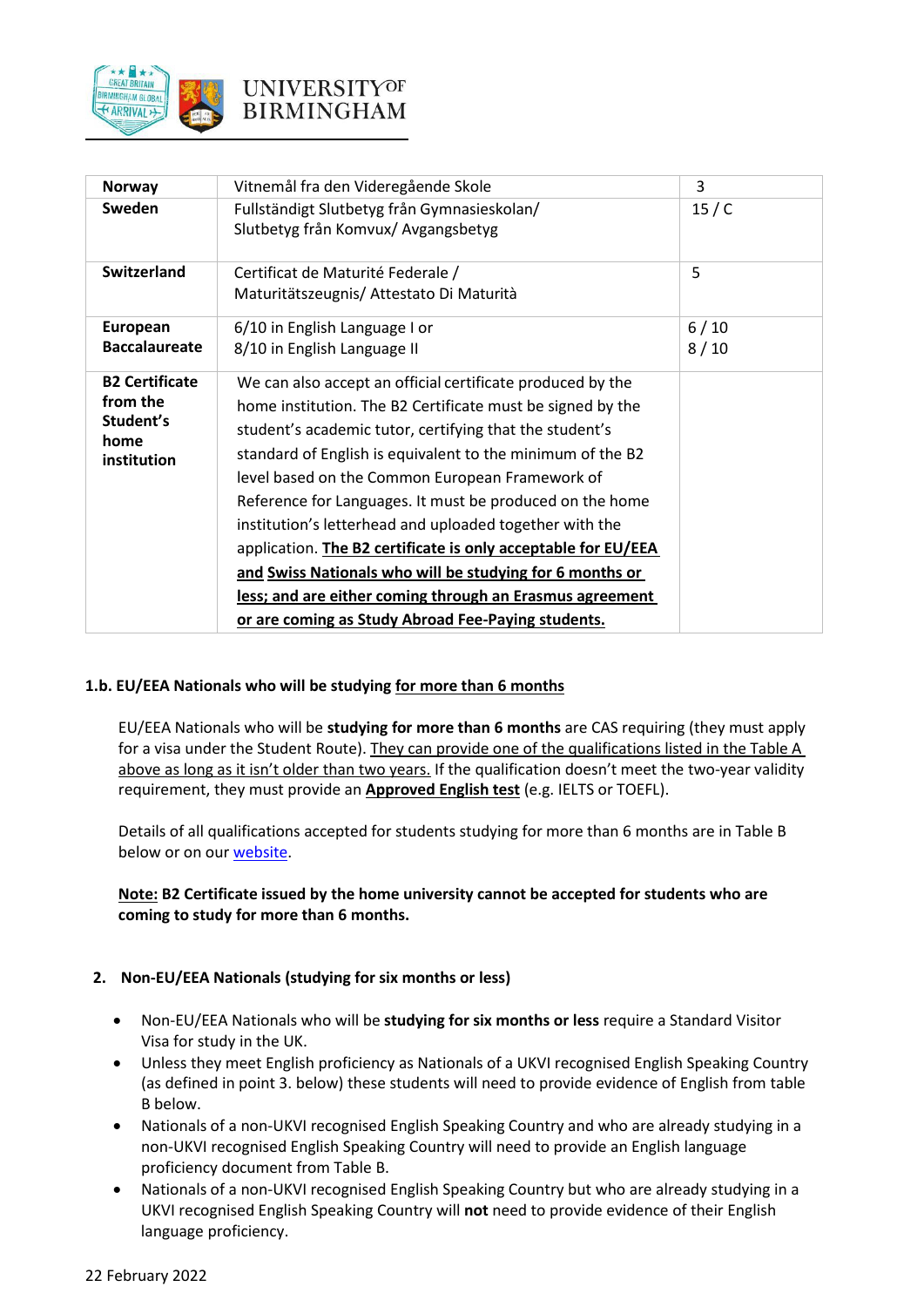

- Students who currently study at the University of Nottingham at the Ningbo or Malaysia campuses also will not need to provide evidence of their English language proficiency.
- Non EU/EEA Nationals studying for six months or less who meet English proficiency as Nationals of a UKVI recognised English Speaking Country (as defined **by the UKVI at <https://www.gov.uk/student-visa/knowledge-of-english>**) will not need to provide evidence of English from table B below. No proof of English language proficiency beyond confirmation of Nationality in the applicant's passport is required since English can be met under the 'Migrant from a Majority English Speaking Country' UKVI provision.
- Non EU/EEA Nationals studying for six months or less who are Nationals of a non-UKVI UoB recognised English Speaking Country (i.e. Botswana, Brunei, Cameroon (provided the student has studied under the British Education model), Canada, Gambia, Ghana, Kenya, Mauritius, Namibia, Nigeria, Sierra Leone, Singapore, South Africa, Tanzania, Uganda, Zambia, Zimbabwe, British Overseas Territories) but who are studying at a partner institution in a UKVI recognised English Speaking Country [\(https://www.gov.uk/student-visa/knowledge-of-english\)](https://www.gov.uk/student-visa/knowledge-of-english) will **not** need to provide evidence of their English language proficiency.

#### **3. Non-EU/EEA Nationals studying for more than 6 months**

• If the student is a National of a recognised **English Speaking Country (as defined by the UKVI at** [https://www.gov.uk/student-visa/knowledge-of-english\)](https://www.gov.uk/student-visa/knowledge-of-english) no proof of English language proficiency beyond confirmation of Nationality in the applicant's passport is required since English can be met under the 'Migrant from a Majority English Speaking Country' UKVI provision.

Canadian Nationals are an exception: although Canada is not listed as an English-Speaking Country by the UKVI, we do not need a proof of English unless the student is taught in French. In this case a high school certificate should be submitted to demonstrate the student's English language proficiency.

- If the nationality of the student is from a country outside th[e UKVI list,](https://www.gov.uk/student-visa/knowledge-of-english) the student must provide one of the qualifications listed in **TABLE B**, including an **[Approved English test](https://www.birmingham.ac.uk/undergraduate/requirements/international/index.aspx)** (e.g. IELTS or TOEFL), or a country specific qualifications, if accepted by the University of Birmingham. Please note **all qualifications must not be more than 2 academic years old at the start date of the UoB study period.**
- Additionally, **due to Covid impacts, for those joining us in 2022/23**, we will accept the following additional tests as evidence of English language proficiency:
	- − IELTS indicator test
	- − TOEFL at home test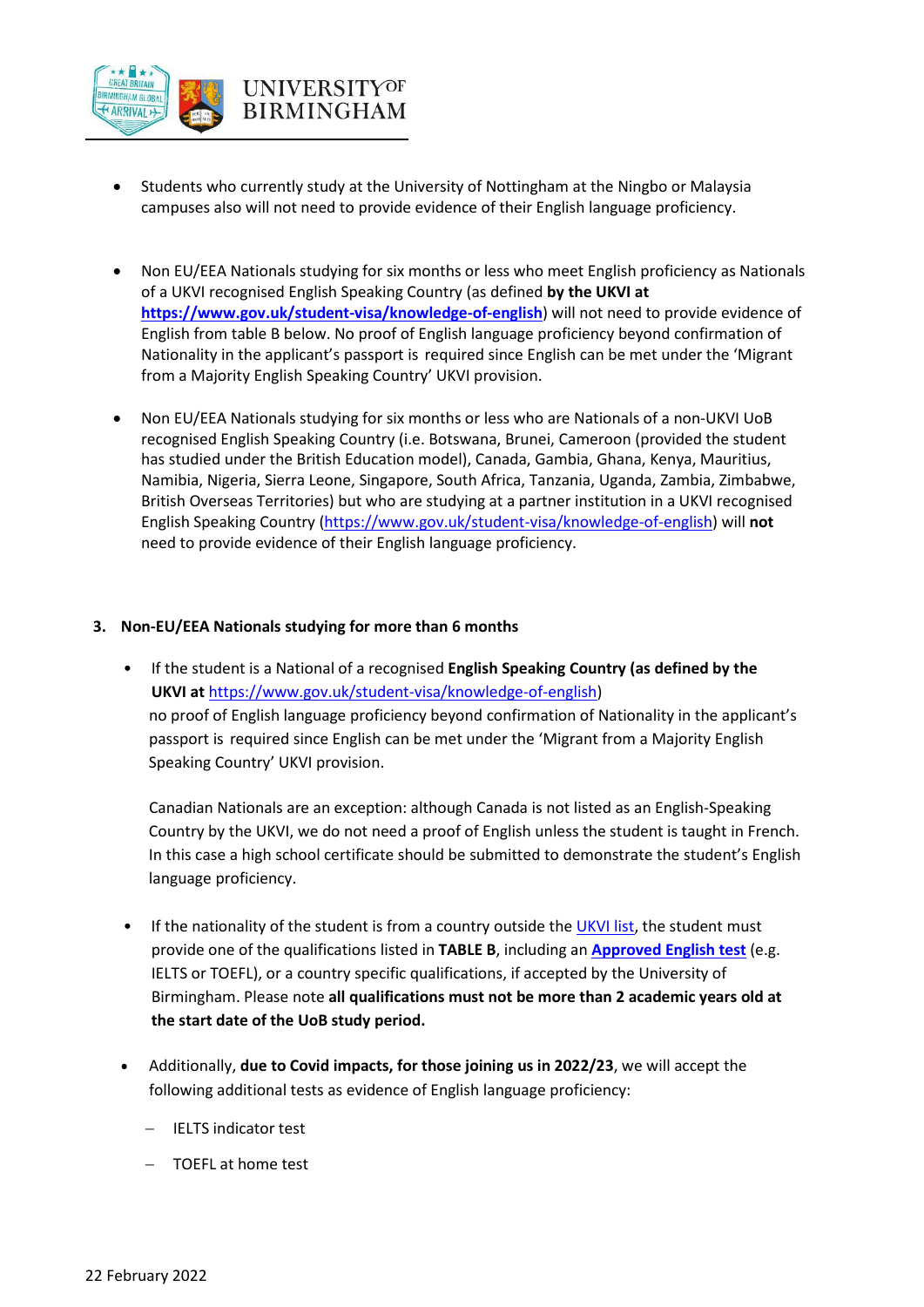

# B) QUALIFICATIONS ACCEPTED AS PROOF OF ENGLISHFOROVERSEAS AND EU/EEA CAS REQUIRING STUDENTS STUDYING FOR MORE THAN 6 MONTHS:

| Qualification                | <b>Group A</b>           | Group B*                | <b>Group C</b>       |
|------------------------------|--------------------------|-------------------------|----------------------|
|                              | (Engineering and         | (All other subjects)    | (Law)                |
|                              | Sciences)                |                         |                      |
| <b>IELTS</b>                 | 6.0 overall with no less | 6.5 overall with no     | 7.0 overall with no  |
|                              | than 5.5 in any Band     | less than 6.0 in any    | less than 6.5 in any |
| (IELTs Indicator is also     |                          | <b>Band</b>             | Band                 |
| accepted for 2022            |                          |                         |                      |
| entry)                       |                          |                         |                      |
| <b>TOEFL</b>                 | 80 overall with no less  | 88 overall with no less | 95 overall with no   |
|                              | than 19 in Reading, 19   | than 21 in Reading, 20  | less than 22 in any  |
| (TOEFL At Home test          | in Listening, 21 in      | in Listening, 22 in     | band                 |
| is also accepted for         | Speaking and 19 in       | Speaking and 21 in      |                      |
| 2022 entry)                  | Writing                  | Writing                 |                      |
| Pearson Test of              | 64 with no less than 59  | 67 with no less than    | 76 with no less      |
| English (PTE)                | in all four skills       | 64 in all four skills   | than 67 in all four  |
|                              |                          |                         | skills               |
| Cambridge English            | <b>Advanced Minimum</b>  | <b>Advanced Minimum</b> | Advanced             |
|                              | overall score of 169,    | overall score of 176,   | Minimum overall      |
|                              | with no less than 162 in | with no less than 169   | score of 185, with   |
|                              | any component            | in any component        | no less than 176 in  |
|                              |                          |                         | any component        |
| <b>GCE O Level English</b>   | Grade C                  | Grade C                 | Grade C              |
|                              |                          |                         |                      |
| <b>GCSE or IGCSE English</b> | Grade C                  | Grade C                 | Grade C              |
| (Language or                 |                          |                         |                      |
| Literature)                  |                          |                         |                      |
| International                | <b>First or Second</b>   | <b>First or Second</b>  | First or Second      |
| <b>Baccalaureate English</b> | language English at      | language English at     | language English at  |
|                              | Higher or Standard       | Higher or Standard      | Higher or Standard   |
|                              | Level with a minimum     | Level with a minimum    | Level with a         |
|                              | grade 5.                 | grade 5.                | minimum grade 5.     |
| Botswana General             | Grade 6 or 3 in English  | Grade 6 or 3 in English | Grade 6 or 3 in      |
| Certificate of               |                          |                         | English              |
| <b>Secondary Education</b>   |                          |                         |                      |
| Brunei/Cambridge             | Grade C5 or C6 in        | Grade C5 or C6 in       | Grade C5 or C6 in    |
| <b>GCE O Level</b>           | English                  | English                 | English              |
|                              |                          |                         |                      |
| Cameroon (British            | Grade C in English       | Grade C in English      | Grade C in English   |
| model of study only)         |                          |                         |                      |
|                              |                          |                         |                      |
| Hong Kong Diploma of         | Level 3 overall, with    | Level 4 overall,        | Level 5 overall,     |
| <b>Secondary Education</b>   | minimum of 3 in each     | including a minimum     | including 2 bands    |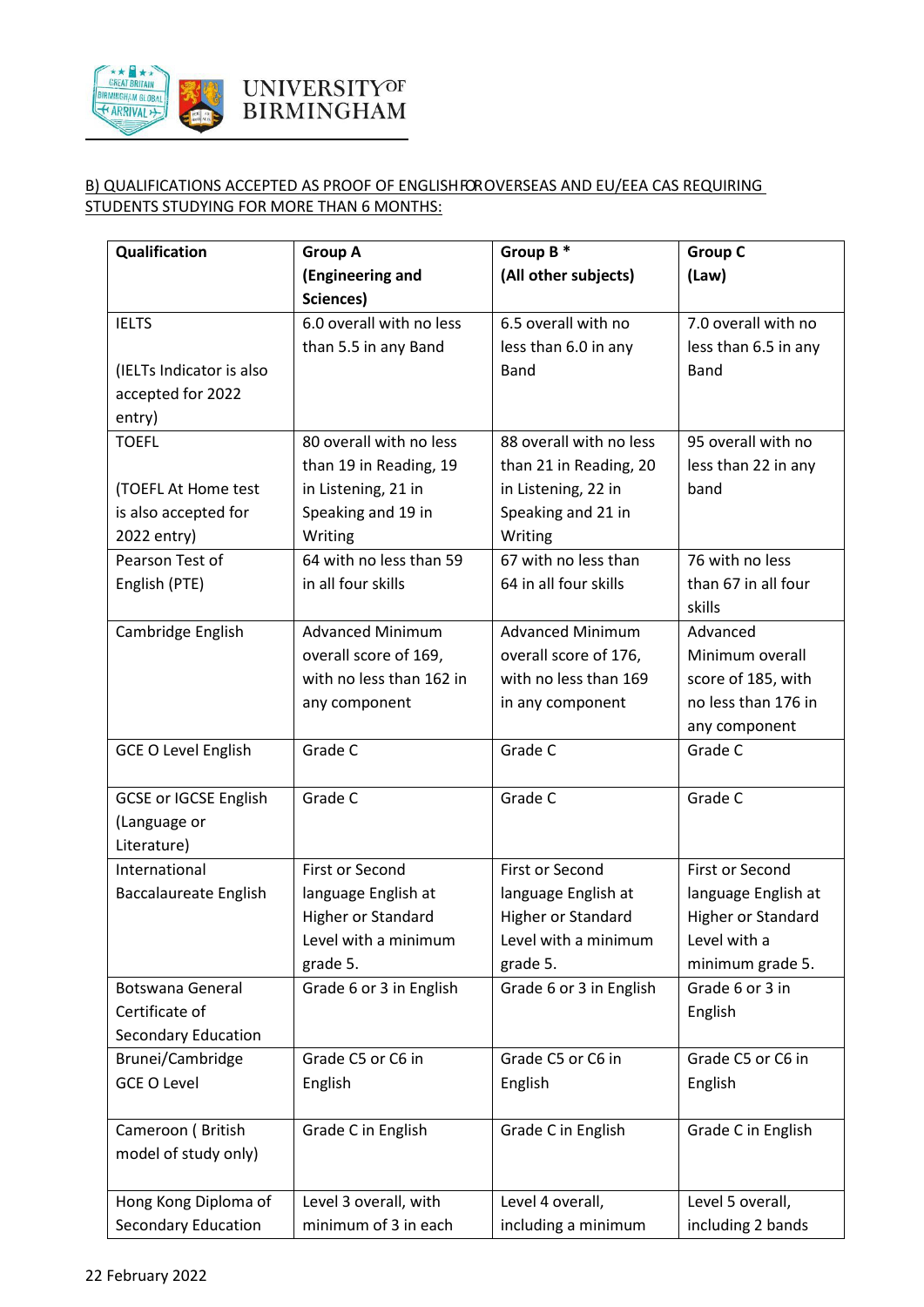

| Qualification                                          | <b>Group A</b>           | Group B*                      | <b>Group C</b>                |
|--------------------------------------------------------|--------------------------|-------------------------------|-------------------------------|
|                                                        | (Engineering and         | (All other subjects)          | (Law)                         |
|                                                        | Sciences)                |                               |                               |
| (HKDSE) - English                                      | band.                    | of three bands at             | at grade 5 and two            |
| Language                                               |                          | grade 4 and 1 band at         | bands at grade 4.             |
|                                                        |                          | grade 3.                      |                               |
|                                                        |                          |                               |                               |
| <b>Indian Standard XII</b>                             | Minimum 75% in ISC,      | Minimum 80% in ISC,           | Minimum 85% in ISC,           |
| English                                                | CBSE, Maharashtra or     | <b>CBSE or Maharashtra</b>    | <b>CBSE or Maharashtra</b>    |
|                                                        | West Bengal Boards.      | Boards.                       | Boards.                       |
|                                                        | Minimum 80% in other     | Minimum 75% in West           | Minimum 80% in                |
|                                                        | State boards.            | Bengal Board.                 | West Bengal Board.            |
|                                                        |                          | Minimum 85% in other          | Minimum 90% in                |
|                                                        |                          | State boards.                 | other State boards.           |
| Kenya Certificate of                                   | Grade C in English       | Grade C in English            | Grade C in English            |
| <b>Secondary Education</b>                             |                          |                               |                               |
| (KCSE)                                                 |                          |                               |                               |
| Malaysian Cambridge                                    | Grade C in the SPM 119   | Grade C in the SPM            | Grade C in the SPM            |
| O Level 119 English -                                  | English.                 | 119 English.                  | 119 English.                  |
| Not local SPM                                          |                          |                               |                               |
| certificate.                                           |                          |                               |                               |
| <b>Mauritian Cambridge</b>                             | Grade C in English       | Grade C in English            | Grade C in English            |
| <b>Higher School</b>                                   |                          |                               |                               |
| Certificate or GCE O                                   |                          |                               |                               |
| Level                                                  |                          |                               |                               |
| Namibian Cambridge                                     | Grade C in English       | Grade C in English            | Grade C in English            |
| School Certificate,                                    |                          |                               |                               |
| Cambridge Overseas<br>School Certificate or            |                          |                               |                               |
| <b>GCE O Level</b>                                     |                          |                               |                               |
| Singaporean GCE O                                      | Grade C5 or C6 in        | Grade C5 or C6 in             | Grade C5 or C6 in             |
| Level                                                  | English                  | English                       | English                       |
| South African National                                 | English at grade 5 or C  | English at grade 5 or C       | English at grade 5            |
| Senior Certificate (SA                                 |                          |                               | or C                          |
| NSC or IEB)                                            |                          |                               |                               |
| Tanzanian Certificate of<br><b>Secondary Education</b> | Grade C in English       | Grade C in English            | Grade C in English            |
|                                                        |                          |                               |                               |
| Uganda Certificate of<br>Education (UCE)               | Grade 6 in English (N.B. | Grade 6 in English            | Grade 6 in English            |
|                                                        | grade 1 is highest)      | (N.B. grade 1 is              | (N.B. grade 1 is              |
| <b>West African Senior</b>                             | Grade C5 or C6 in        | highest)<br>Grade C5 or C6 in | highest)<br>Grade C5 or C6 in |
| <b>School Certificate</b>                              |                          |                               |                               |
| (Gambia, Ghana,                                        | English                  | English                       | English                       |
| Nigeria, Sierra Leone                                  |                          |                               |                               |
| Zambian School                                         |                          |                               |                               |
|                                                        | Grade 6 in English (N.B. | Grade 6 in English            | Grade 6 in English            |